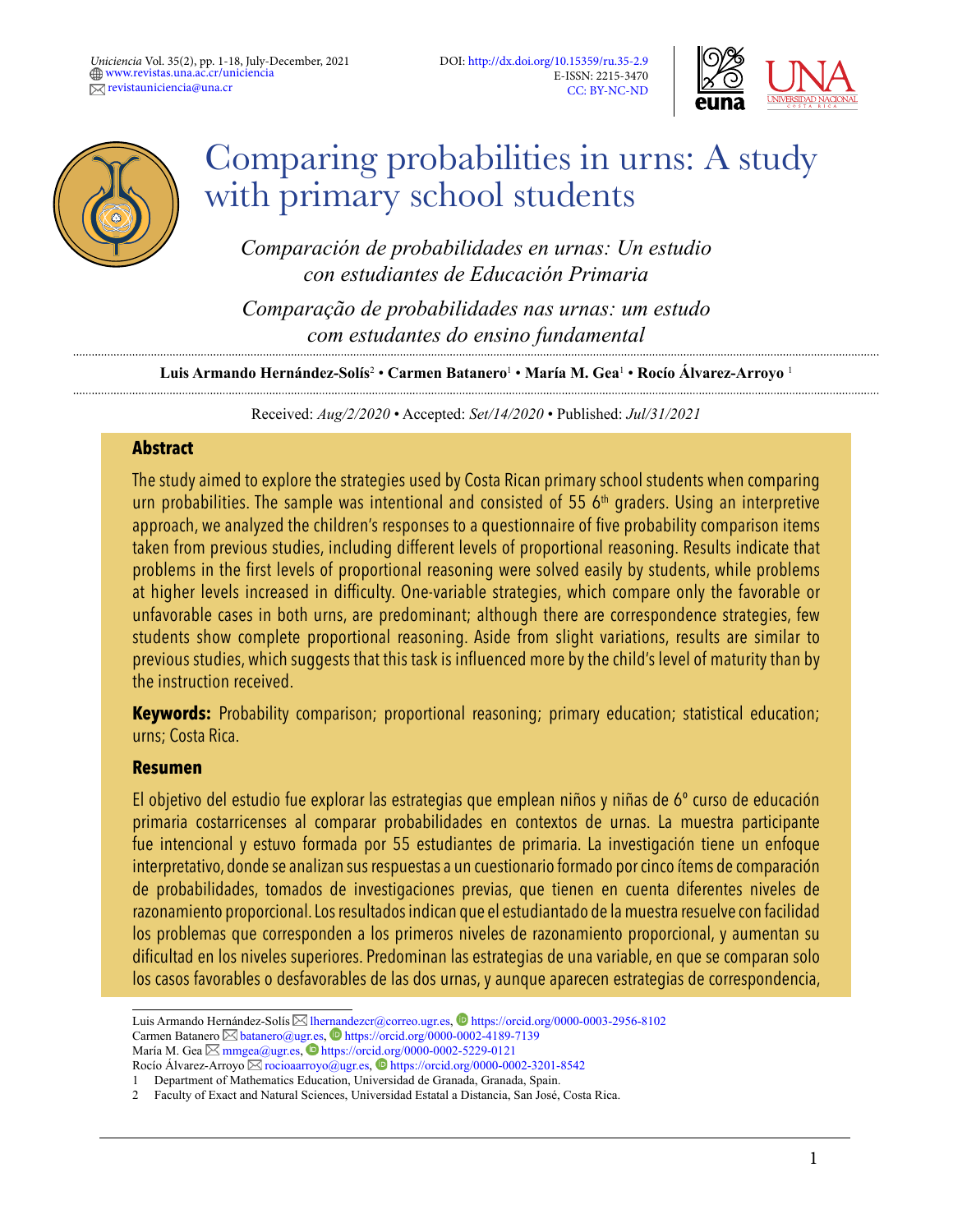

es poca la cantidad de estudiantes que muestran un razonamiento proporcional completo. Los resultados son similares, con ligeras variaciones, a los estudios previos, lo que indica que en esta tarea influye más la maduración del alumnado que la enseñanza recibida.

**Palabras clave**: Comparación de probabilidades; Razonamiento proporcional; Educación primaria; Educación Estadística; Urnas; Costa Rica.

#### **Resumo**

O estudo teve como objetivo explorar as estratégias aplicadas por estudantes do 6º ano do ensino fundamental costarriquenho ao comparar probabilidades no contexto das urnas. A amostragem participativa foi intencional e composta por 55 meninos e meninas do ensino fundamental. A pesquisa tem uma abordagem interpretativa, em que são analisadas as respostas desse público em um questionário conformado por cinco itens de comparação de probabilidades, coletados de pesquisas prévias que levam em consideração diferentes níveis de raciocínio proporcional. Os resultados indicam que os estudantes da amostra solucionam facilmente problemas que correspondem aos primeiros níveis de raciocínio proporcional, e aumentam a dificuldade em níveis superiores. São predominantes as estratégias de uma variável, nos quais são comparados somente os casos favoráveis ou desfavoráveis das duas urnas e, ainda que aparecem estratégias de correspondência, é pouca a quantidade de estudantes que demonstram um raciocínio proporcional completo. Os resultados são semelhantes, com ligeiras variações, aos estudos prévios, indicando que nesta tarefa a maturidade da infância influencia mais do que o ensino recebido.

**Palavras-chave**: comparação de probabilidades; raciocínio proporcional; ensino fundamental; educação estatística; urnas; Costa Rica.

# **INTRODUCTION**

At present, the teaching of probability acquires great relevance as being necessary to develop a probabilistic culture in citizens [\(Batanero, 2006](#page-13-0); [Gal, 2005\)](#page-13-1). In addition to being a relevant part of mathematics and applicable to other curricular topics, probability is necessary today in many fields of science, where it allows describing the laws governing random phenomena ([Borovcnik, 2011](#page-13-2)).

An important and recognized consequence of the above is the inclusion of probability content in the primary education curricula in countries such as Spain [\(Ministerio de Educación, Cultura y De](#page-14-0)[portes, 2014\)](#page-14-0) or the United States [\(Nation](#page-14-1)[al Council of Teachers of Mathematics,](#page-14-1) 

[2000\)](#page-14-1). In Costa Rican schools, current mathematics programs grant greater value to statistics and probability ([MEP, 2012\)](#page-14-2). Specifically, the following expectations are indicated about what students must learn throughout primary education in relation to probability ([MEP, 2012\)](#page-14-2):

- *First cycle* (*Primer ciclo*) (1<sup>rst</sup> to 3<sup>rd</sup> school year/grade): Identify random and deterministic situations within daily life and associated events. Classify random events as more or less probable for particular situations or experiments. Identify events according to the simple results associated with them (p. 147).
- *Second cycle* (*Segundo ciclo*) (4<sup>th</sup> to 6th school year/grade): Identify more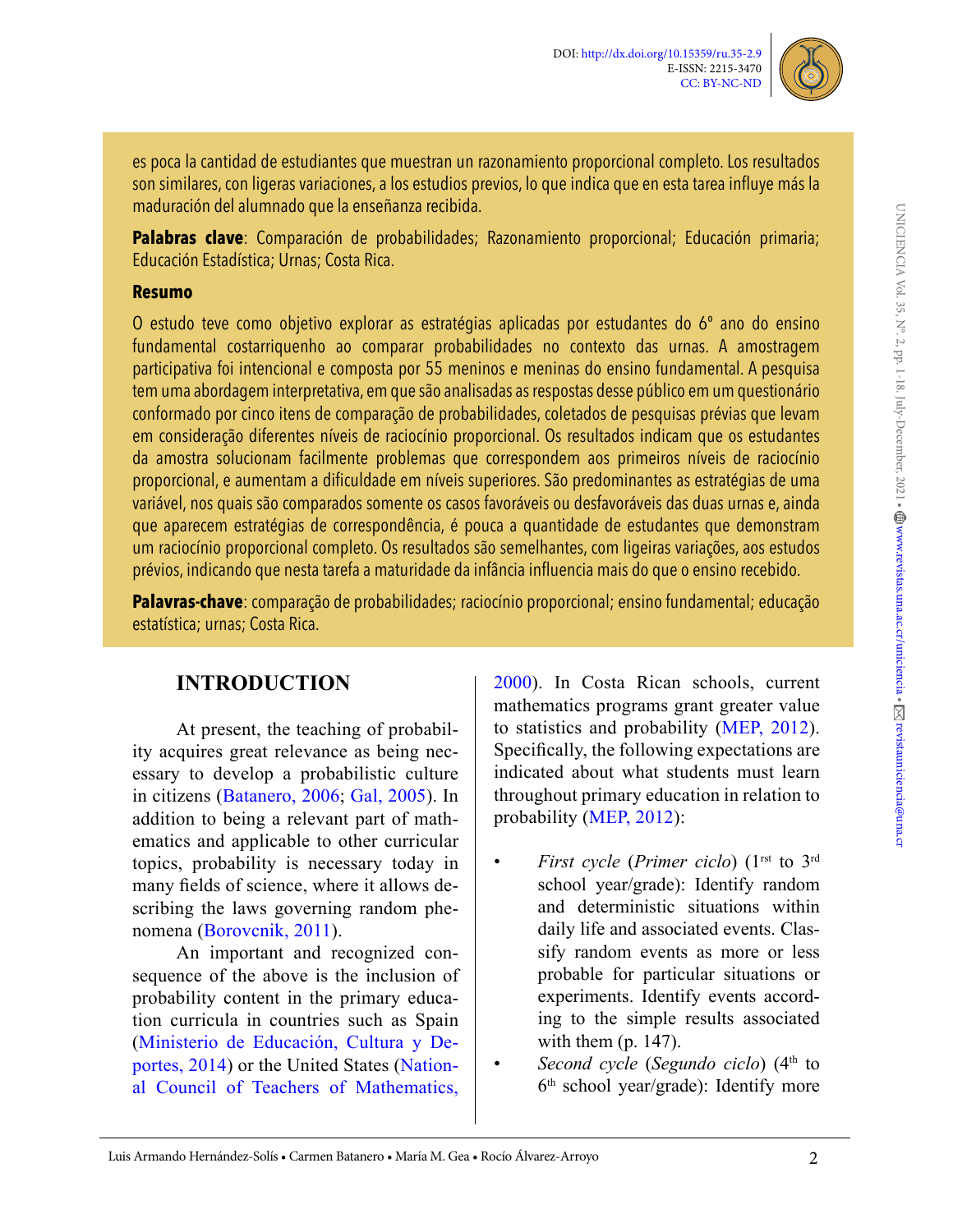

probable, less probable or equally probable events according to the number of simple results belonging to each event. Determine elemental probabilities associated with particular events. Pose and solve problems related to random situations (p. 247).

It is important, then, to analyze whether children have the necessary skills to successfully address such content, as well as their possible difficulties, so that educators can take them into account in their educational planning. Until now, no investigation has been carried out on the probabilistic reasoning of Costa Rican pupils of this age range, and although the existence of previous studies in other countries is documented, these were done with students without instruction in this subject matter. This takes great relevance in the current curricular implementation context, where specifically, probability content is given a great deal of weight within primary education. Thus, we consider that the present work can provide initial information regarding the personal meaning that Costa Rican children assign to the probabilistic concepts developed since the approval of the current curriculum.

Consequently, the objective of this exploratory study is to provide information on the strategies that children apply when comparing probabilities in two urns and the difficulty that this task has for this age group depending on the level of proportional reasoning required. We focus on students in the  $6<sup>th</sup>$  grade of primary education (ages 11-12 years) as this is the school year where primary education ends. Furthermore, the participating students have followed the current mathematics curriculum, which was fully applied to all primary education levels as of 2015. A second objective is to compare

our results with those of previous research on the subject matter.

# **THEORETICAL FRAMEWORK**

Our work is based mainly on the studies of [Piaget and Inhelder \(1951\)](#page-14-3) on the comparison of probabilities. [Piaget \(1975\)](#page-14-4)  describes the process of childhood learning through action and assimilation-accommodation. When children face a mathematical problem, they try to solve it (action) using the knowledge they already possess, using existing conceptual schemes that allow them to anticipate and use strategies and representations that they already know. If the child is unable to resolve the problem, a cognitive conflict is presented that he or she addresses through the processes of assimilation and accommodation. Assimilation consists of the incorporation (acceptance), by the subject, of new data or ideas, and accommodation is the change or restructuring of existing ones. The aforementioned authors suggest that knowledge progresses in stages of development that have an established order, although the precise age at which a specific stage is reached may vary. Piaget (1975) also indicated that the subjects who are in the same stage experience similar reasoning.

To study the ability and reasoning of children when comparing simple probabilities, Piaget and Inhelder (1951) conceived an experimental game employing white tokens, marked or not with a cross, of which they introduced a small number into transparent urns (boxes). Children were then asked to select between two urns the one from which they considered more likely to draw a marked token. The authors then continuously changed the number of marked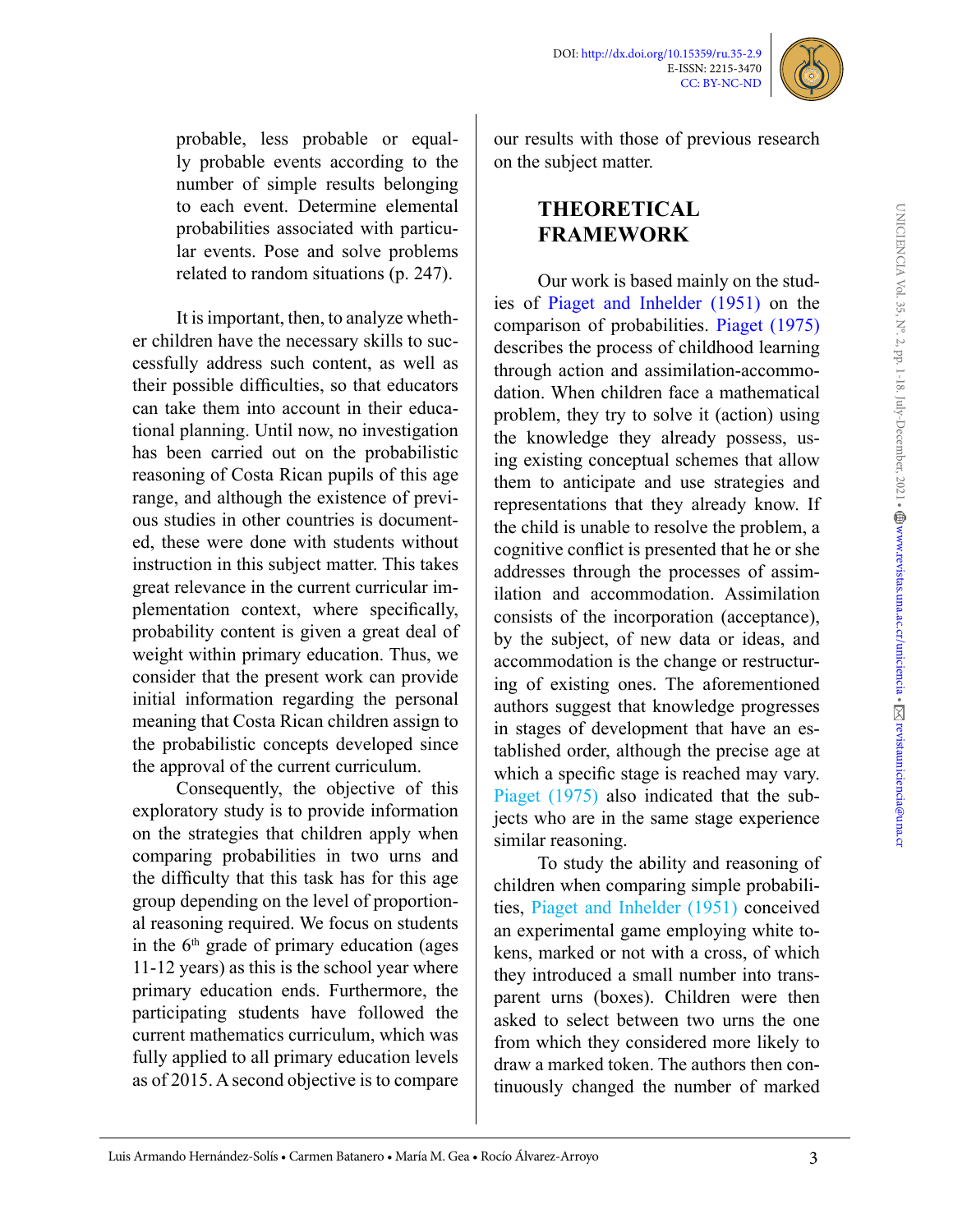

(favorable event) and unmarked (white) tokens (unfavorable event) in both urns and conducted interviews with students whose age ranged from 3.5 to 13-14 years. By comparing similar responses among sameage groups, they obtained a description of three stages in the development of their reasoning pertaining to these types of situational problems.

The first stage (I) is subdivided into two levels. Level IA is characterized as comprised of an age group where children lack the logical schemes that allow them to understand: a) the inclusion of the part to whole; b) the disjunction between two types of elements; and c) the conservation of quantities (for example, when both types of tokens are selected and separated from each other). For this reason, Level IA children are only capable of solving comparison problems involving two probabilities such as double impossibility (all tokens in both urns are white), double certainty (all tokens are marked) or certainty-impossibility (one urn containing white tokens only while the other urn only marked tokens). This is explained by acknowledging that these children only compare favorable events without taking into account all possible events. At level IB, only one type of token is compared (favorable or unfavorable), and children are yet incapable of conceiving favorable events as part of all possible events (comparison of the *part to whole*); neither are they able to compare favorable to unfavorable events (part-part comparison). However, level IB children begin to understand that the probability depends on the number of favorable or unfavorable events.

The second stage (II) is also divided into two sublevels. At level IIA, children can solve probability comparison problems that involve only one variable, that is, when

only favorable or unfavorable events need to be compared. They use additive comparisons, for example, subtracting the number of favorable from unfavorable events, or vice versa, in each urn and comparing the differences. They commence to understand the disjunction (each event is favorable or unfavorable), but provide wrong solutions in cases in which the composition of favorable and unfavorable events in both urns is proportional, since at this age they have not acquired the idea of fraction or proportion. At level IIB children begin to solve the problem when the composition in the urns is proportional. To do this, they establish a correspondence between the favorable and unfavorable events resulting from one of the urns (for example, there are two favorable events for each unfavorable one) and compare it with the existing correspondence in the other urn.

In stage III, children are able to easily solve the proportionality case and manage to think of a general solution, if the number of favorable and unfavorable events is small and the ratio between them is simple, for example, double, triple, etc. A solution is generalized with advancement of age upon acquiring sufficient knowledge of fractions.

In the previous exposition it is observed that success in comparing probabilities, in the general case, supposes an adequate proportional reasoning, whose developmental stages have been analyzed in several studies (e.g, [Karplus, Pulos and](#page-13-3)  [Stage, 1983;](#page-13-3) [Noelting, 1980a;](#page-14-5) [1980b\)](#page-14-6) and summarized by [Behr, Harel, Post, and Lesh](#page-13-4)  [\(1992\)](#page-13-4) and [Ben-Chaim, Keret, and Ilany](#page-13-5)  [\(2012\)](#page-13-5). The most relevant reference work for our study is that of Noelting [\(1980a;](#page-14-5) [1980b](#page-14-6)), who based on a problem of comparing two mixtures (water and orange juice), analyzed the stages initially proposed by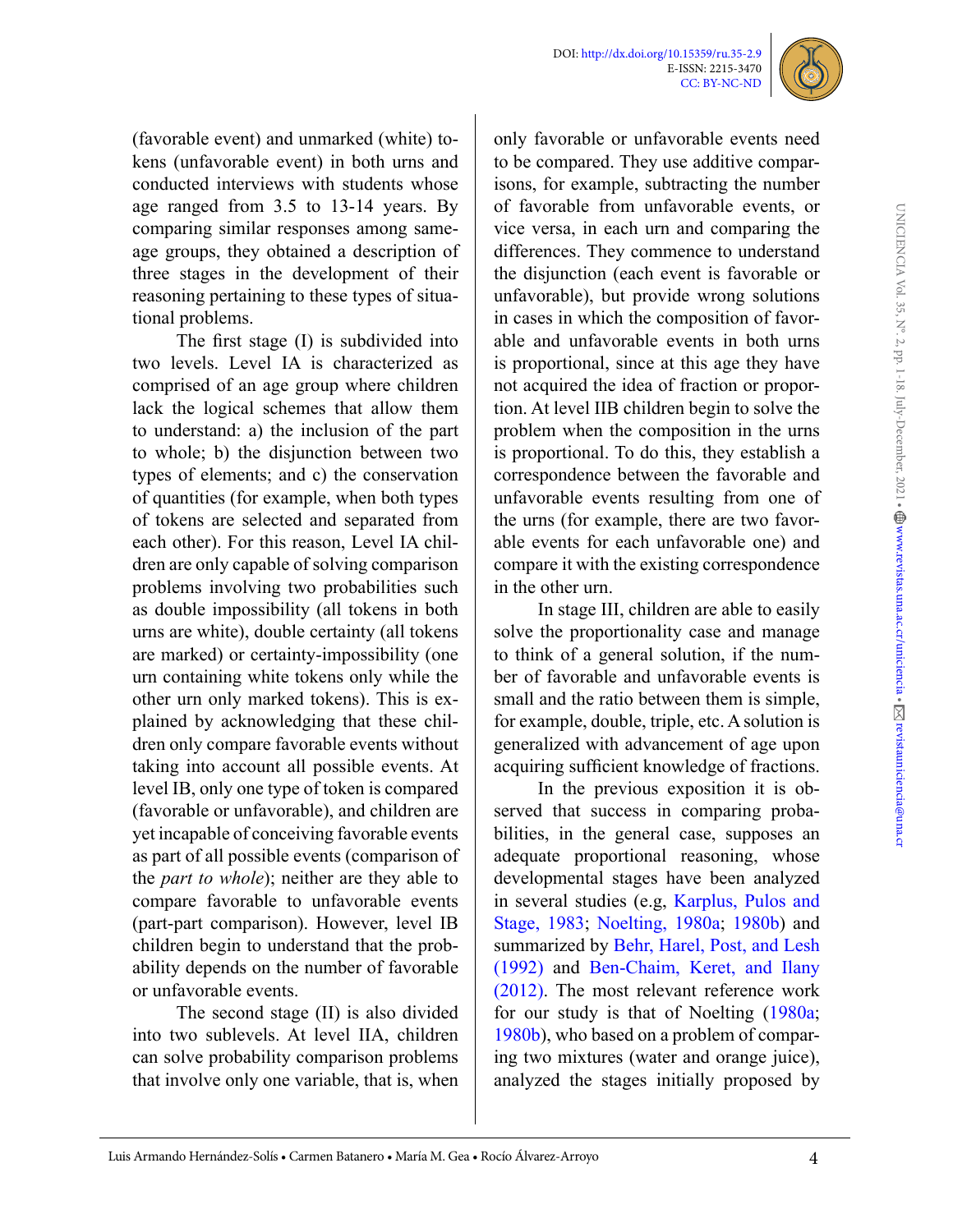

[Piaget and Inhelder \(1951\)](#page-14-3) for comparison of probabilities and extends them to problems of proportionality. Concluding from his work, Noelting considers an initial stage (occurring at 2 years of age) in which the elements of the fraction are identified; and also, further subdivides some of the stages described by [Piaget and Inhelder \(1951\)](#page-14-3):

- The intuitive stage is subdivided into three levels: lower (IA), middle (IB) and higher (IC), according to the terms of the fraction being compared (first term; second term with the same first term; or an internal relationship is established between terms, either from one fraction with the other fraction or between fractions, respectively).
- The concrete operational stage is subdivided into two levels, according to the equivalence class of the fractions being compared, whether of ratio 1 (stage IIA) or any other class of equivalence (stage IIB).
- The formal operational stage is subdivided into two levels, according to the proportionality between the terms of the fraction. The lower level is determined when the terms are multiples (IIIA) and the higher level in cases where a ratio exists (IIIB).

Another work that will be considered is that of Pérez Echeverría, Carretero and Pozo (1986), who adapted the tasks of Noelting ([1980a;](#page-14-5) [1980b\)](#page-14-6) and applied them to 20 students of basic general education (13 years old) and 20 high school students (16 years old). They defined different levels of difficulty in the problems, according to the required strategy:

- Level 1: problems where the number of favorable events or unfavorable events, in both urns, is the same; therefore, the use of fractions is unnecessary to solve the problem.
- Level 2: problems where proportionality between favorable and unfavorable events in the same urn or between favorable and unfavorable events in both urns exist. They can be solved by establishing a correspondence in one urn and observing that the relationship is the same in the other urn.
- Level 3: problems that present proportionality only between favorable events in both sets (or urns in our case) or only between unfavorable events, or between favorable and unfavorable events within a single set. Once the ratio between favorable or unfavorable events has been established, it can be compared with the ratio existing between other terms and determined if the value is lower or higher.
- Level 4: problems without proportionality relationships among the four members (favorable and unfavorable events in each set). It requires operating with fractions, converting them to a common denominator.

#### **Background**

[Piaget and Inhelder's \(1951\)](#page-14-3) research inspired a series of works on probabilistic reasoning in children which are described in detail in [Jones, Langrall and Mooney \(2007\)](#page-13-6)  and [Langrall and Mooney \(2005\)](#page-14-7). Next, we summarize those most relevant to our study.

[Falk, Falk and Levin \(1980\)](#page-13-7) presented children between the ages of 4 and 11 with the task of comparing probabilities by varying the number of favorable and possible events, under two contexts: urns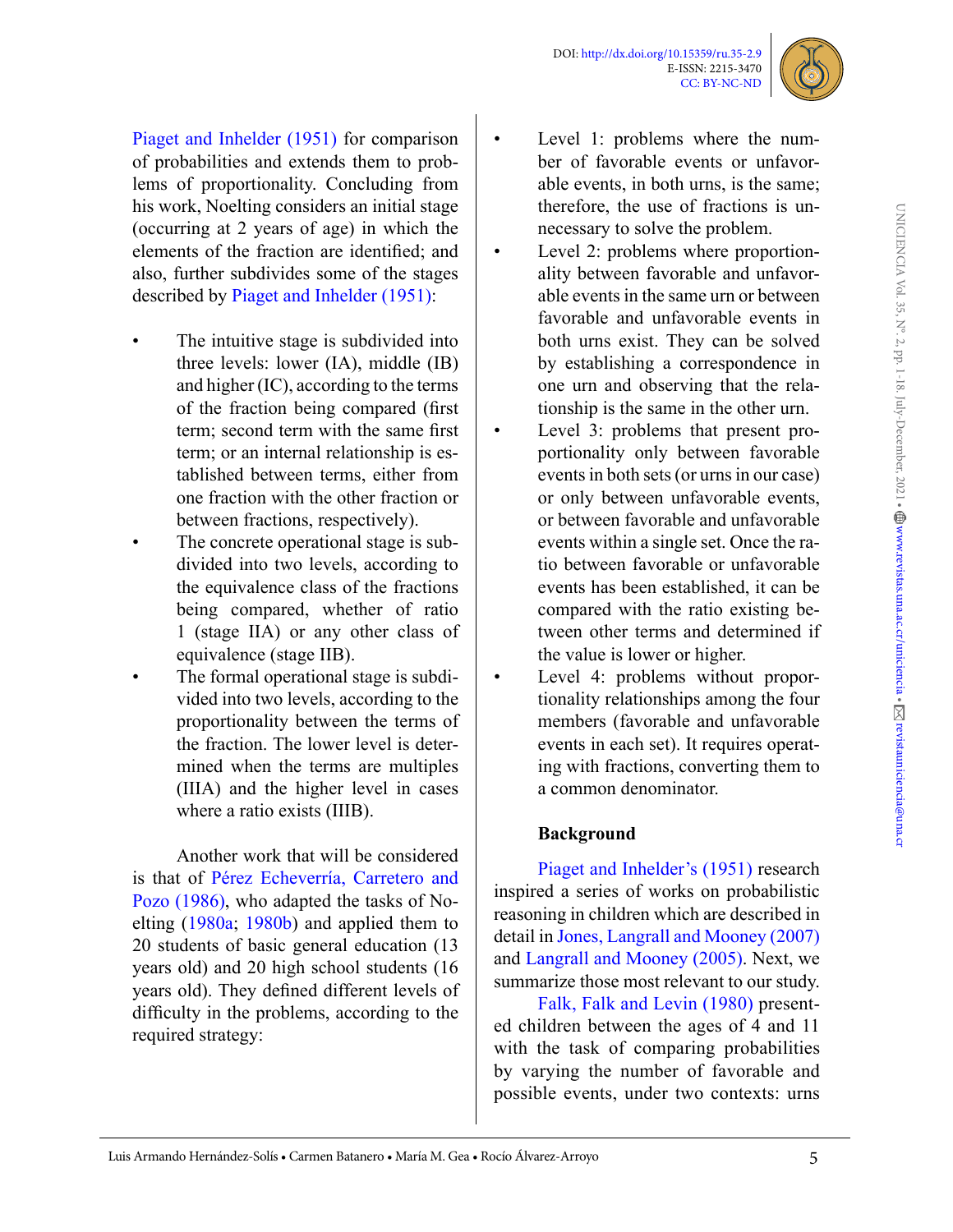

and roulettes. They considered nine types of tasks, taking into account the following variables: a) the number of favorable events is less, greater or equal in the set with the highest probability; b) the number of favorable events is less, greater or equal in the set with the lowest probability; c) both sets are equiprobable and the number of favorable events is less, greater or equal in a set. A systematic error was to always choose the set with the most favorable events.

[Truran \(1994\)](#page-14-8) conducted an investigation with 32 students between the ages of 8 and 15 also comparing the probability in urns. His results identify new strategies that expand those described in the research by [Piaget and Inhelder \(1951\),](#page-14-3) such as the description of the urn's content without making a selection, giving a correct answer without justification, preference for the smallest number of the total of tokens, comparison with known simple proportions and comparison between ratios of favorable and unfavorable possibilities.

The most relevant study on the subject was carried out by [Green \(1982\)](#page-13-8), who made an evaluation of probabilistic reasoning in English children aged 11 to 16 years with a test that reproduced, with paper and pencil, the experiments of [Piaget and Inhel](#page-14-3)[der \(1951\)](#page-14-3). Some items proposed the comparison of probabilities in urn contexts, in which they found the following strategies: a) choose the urn with the greatest number of possible events; b) choose the urn with the greatest number of favorable events; c) choose the urn that provides the greatest difference between favorable and unfavorable events; d) choose the urn with the highest proportion between favorable and unfavorable events.

Cañizares (1997) undertook a study with 320 Spanish students aged 10 to 14, and among other problems, proposes those of comparing probabilities in the context of urns. Cañizares and Batanero (1997) in a study with 134 students aged 10 to 14 considered tasks corresponding to levels I to IIIB described by Noelting [\(1980a;](#page-14-5) [1980b](#page-14-6)). They registered the strategies used by children, classifying them into one- and two-variable strategies. One-variable strategies are those in which only favorable, unfavorable or possible events are compared; two-variable strategies are at hand when favorable and possible events are compared in an additive or multiplicative manner. Cañizares (1997) deduces that the most frequent levels of reasoning in sampled students belong to IB through IIB, with few reaching IIIB. Some variables that influence the response are the composition of the urns (number of favorable and possible events) and the existence of possible biases in the context (for example, beliefs about equiprobability).

## **METHODOLOGY**

The approach of the investigation is interpretive, since it focuses on understanding educational phenomena (in our case the probabilistic reasoning in children) through the analysis of quantitative and qualitative elements reflected in the responses to a questionnaire (Cerrón, 2019; [Gil, León,](#page-13-9)  [and Morales, 2017](#page-13-9)). The research work is exploratory, since the sample is intentional and moderate in size; and according to [Bisquerra \(1989\)](#page-13-10), it conforms to applied research, since it seeks to use the theory developed by other investigations (Cañizares, 1997; [Fischbein and Gazit, 1984](#page-13-11); [Green,](#page-13-8)  [1982](#page-13-8)) in the context of Costa Rica, in order

6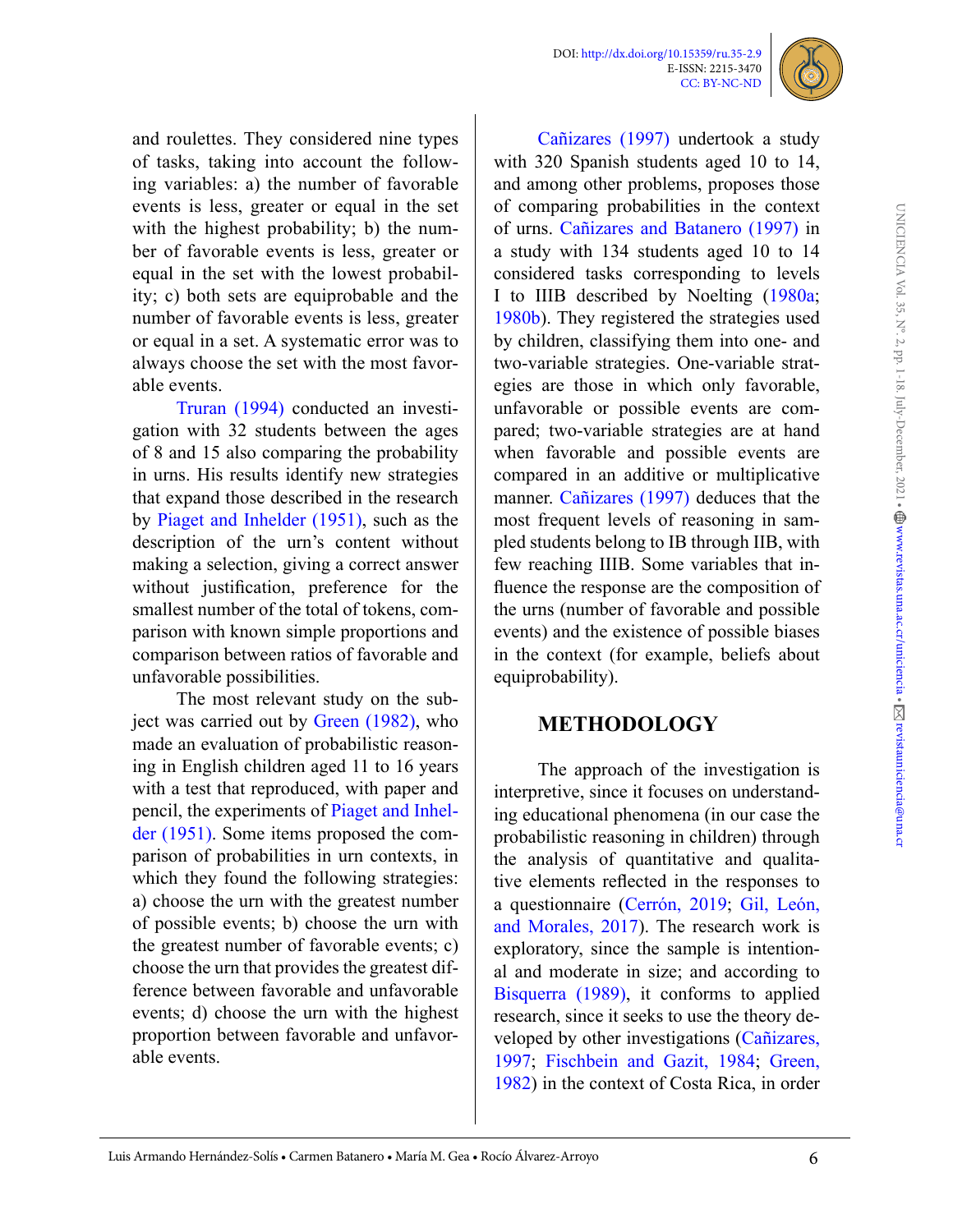

to provide knowledge to guide the teaching and learning of probability at the primary education level.

The sample used was non-random (with intentional selection) and consisted of 55 children in the  $6<sup>th</sup>$  grade of primary school with the following characteristics: 40 children were 11 years old and 15 were 12 years of age; 29 were studying in a private institution and 26 in a public institution located in the province of Cartago, Costa Rica. The mathematics teachers indicated that the pupils received statistics and probability education since 2016 in accordance with [MEP's \(2012\)](#page-14-2) study programs. The treatment of the subjects was based on the official textbook, and there is shortage of evidence suggesting activities being carried out using physical experimentation.

A questionnaire was designed (Annex), based on some items employed in [Green's \(1982\)](#page-13-8) research, which Cañizares (1997) also used. It is intended to use items taken from validated questionnaires and to compare the probabilistic reasoning of Costa Rican pupils with that of students at a similar educational level in other countries. [Green \(1982\)](#page-13-8) first conducted a study of the validity of the content of his questionnaire, with the help of the validation carried out by expert teams and analysis of included items. He also analyzed the reliability of the instrument using Cronbach's alpha coefficient  $(\alpha)$ , for which he obtained a value of  $\alpha=0.88$ .

Cañizares (1997) performed a factorial analysis of the responses of the sampled population to Green's questionnaire, and achieved a total of 15 factors. Therefore, she calculated Carmines' theta reliability coefficient  $(\theta)$ , which is preferable to Cronbach's alpha coefficient  $(\alpha)$  when factorial analysis data, as in her case, show a multidimensional

structure; her result was  $\theta = 0.8242$ . All items propose the use of urn experiments employing black and white tokens, and request is made for selecting one of two given urns wherein the event "to draw a black token" is more likely; the composition of the urns is different among items.

Item 1 corresponds to the lower intuitive level (IA) described by Noelting [\(1980a;](#page-14-5) [1980b](#page-14-6)), because both urns contain the same number of unfavorable events and an unequal number of favorable events. Item 2 accommodates equality of favorable events and inequality of unfavorable events, thus corresponding to the middle intuitive level (IB). Therefore, in these two items it is unnecessary to use the four data of the statement, as it suffices to compare or to know the number of favorable (item 1) or unfavorable (item 2) events. Both items correspond to the first level of difficulty described by Pérez Echeverría et al. (1986) as they do not require proportional reasoning.

In items 3 to 5, the number of favorable events is a multiple of the number of unfavorable ones. In item 3 (lower concrete operational level (IIA), according to Noelting [1980a](#page-14-5); [1980b](#page-14-6)), the number of favorable and unfavorable events is the same in both urns; in item 5 (higher concrete operational level (IIB)), the ratio between favorable and unfavorable events present in both urns is 3; and in item 4 (lower formal operational level (IIIA)), the ratio in one urn is 3 while in the other is 2. In these last three items it is necessary to use the four data of the statement as well as proportional reasoning to establish a ratio in one of the urns and compare it with the other. Items 3 and 5 are assigned difficulty level 2 as per Pérez Echeverría et al. (1986) classification, since proportionality exists between favorable and unfavorable events in each urn or between favorable and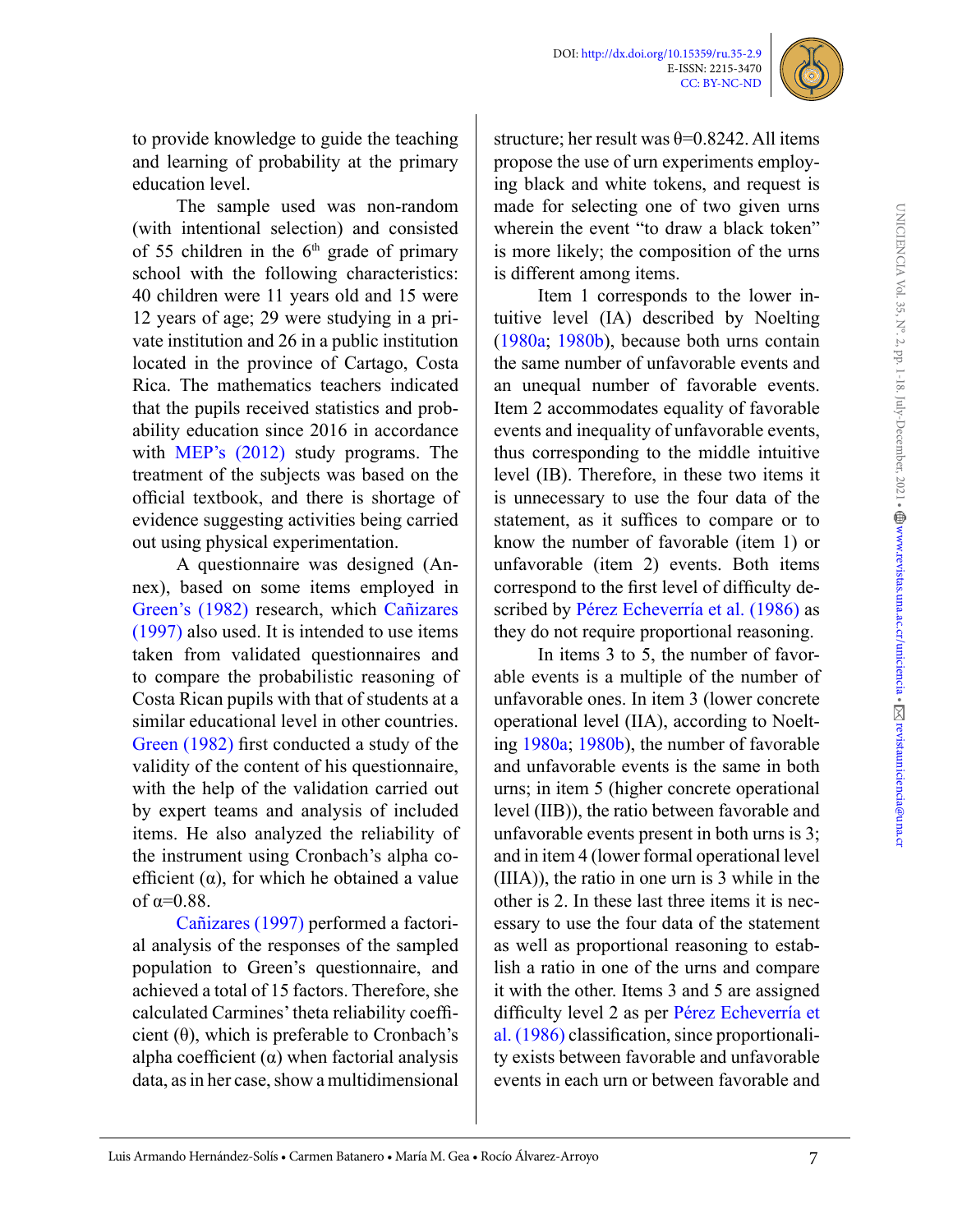



unfavorable events in both urns. Item 4 is classified in level 3 because there is a simple relationship in the first urn (3 favorable events for each unfavorable event) which can be compared to the relation existing in the second urn (two to one). One difference in our study, compared to those of [Green](#page-13-8)  [\(1982\)](#page-13-8) and Cañizares (1997) is that we provided the graphical representation of the urns in items 4 and 5, which was not given in the referenced studies.

Table 1 summarizes the classification of items according to the level of proportional reasoning required for their resolution as established by Noelting [\(1980a;](#page-14-5) [1980b\)](#page-14-6), and their level of difficulty according to Pérez Echeverría et al. (1986). It also presents the composition of the two compared urns,  $(a_1, b_1)$  and  $(a_2, b_2)$ , with "a" and "b" being the favorable and unfavorable events, respectively, in the proposed experiments of items 1 through 4.

We consider that Table 1 will help us analyze the strategies employed by children, confronting them with what is expected from a problem of comparison of fractions of the same level of difficulty (Pérez Echeverría *et al.*, 1986) in Noelting's categorization [\(1980a](#page-14-5); [1980b\)](#page-14-6).

## **ANALYSIS AND RESULTS**

Questionnaire responses were pooled and analyzed through a content analysis [\(Krippendorff, 2013](#page-14-9)), which allows us to establish categories that emerge objectively as a result of the systematic analysis performed. This analysis is complemented with numerical information in tables indicating the percentage of correct answers and percentages of each strategy in each item.

Table 2 exhibits the percentages of correct answers obtained in the items of the questionnaire; it also considers the results

| <i>level of difficulty</i> (Perez Ecneverria et al., 1986) <i>required per item.</i> |                                     |      |                            |                         |  |
|--------------------------------------------------------------------------------------|-------------------------------------|------|----------------------------|-------------------------|--|
| <b>Stage</b>                                                                         | <b>Proportional reasoning level</b> | Item | Composition                | <b>Difficulty level</b> |  |
|                                                                                      |                                     |      | $(a_1,b_1)$ vs $(a_2,b_2)$ |                         |  |
| <b>IA</b>                                                                            | Lower intuitive                     |      | $(3,1)$ vs $(2,1)$         |                         |  |
| IB.                                                                                  | Middle intuitive                    | 2    | $(5,2)$ vs $(5,3)$         |                         |  |
| ПA                                                                                   | Lower concrete operational          |      | $(2,2)$ vs $(4,4)$         |                         |  |
| <b>IIB</b>                                                                           | Higher concrete operational         |      | $(3,1)$ vs $(6,2)$         |                         |  |
| ШA                                                                                   | Lower formal operational            | 4    | $(12,4)$ vs $(20,10)$      |                         |  |

**Table.1.** *Stages of proportional reasoning* [\(Noelting, 1980a;](#page-14-5) [1980b](#page-14-6)) *and corresponding level of difficulty* (Pérez Echeverría et al., 1986) *required per item.*

|  | <b>Table.2.</b> Percentage of correct answers in the present work compared to those obtained by |  |
|--|-------------------------------------------------------------------------------------------------|--|
|  | Cañizares (1997) and Green (1982) for $6th$ grade students (ages 11-12 years).                  |  |

| Item N° | <b>Costa Rica (Present study)</b> | <b>Spain</b><br>(Cañizares, 1997) | <b>United Kingdom (Green,</b><br>1982) |
|---------|-----------------------------------|-----------------------------------|----------------------------------------|
|         | 83.6                              | 70.3                              | 88.0                                   |
| ∍       | 72.7                              | 67.6                              | 55.0                                   |
| 3       | 41.8                              | 54.1                              | 43.0                                   |
| 4       | 50.9                              | 27.0                              | 38.0                                   |
|         | 16.4                              | $\,$                              | 20.0                                   |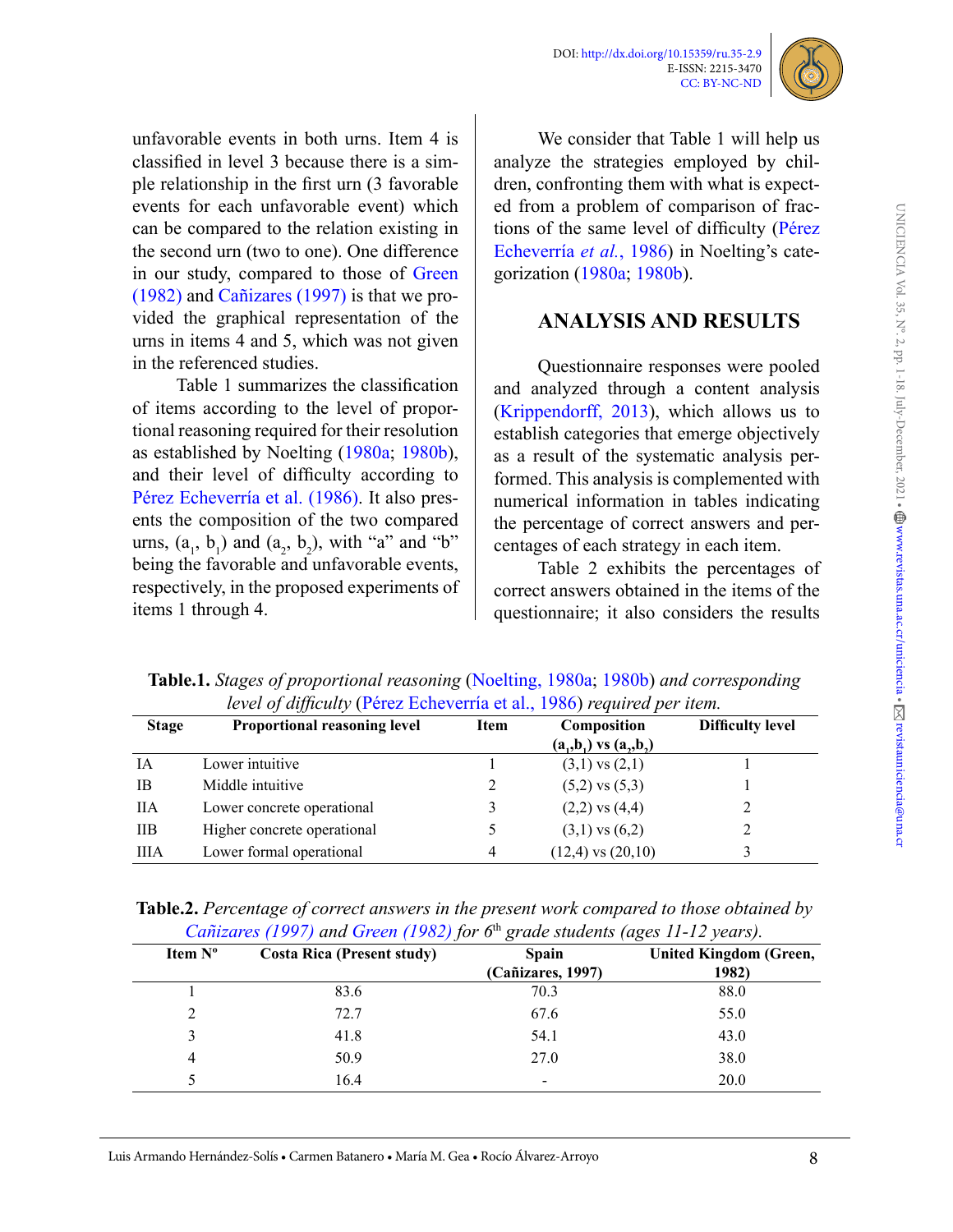

obtained with students of the same age in previous investigations: Cañizares (1997) in Spain and [Green \(1982\)](#page-13-8) in the United Kingdom. These are simple probability comparison items in the context of urns, where the only variable is urn composition.

Items 1 and 2 were relatively straightforward for the study subjects, as more than two-thirds of pupils performed the task correctly. These items are of difficulty level 1 as per Pérez Echeverria et al. (1986) and are assigned levels IA (item 1) and IB (item 2) according to Noelting's [\(1980a](#page-14-5); [1980b\)](#page-14-6). These items can be solved correctly just by comparing the favorable or unfavorable cases (one-variable strategies). It can be stated that most of the study subjects have reached these first levels of reasoning.

Item 4, corresponding to proportional reasoning level IIIA [\(Noelting, 1980a](#page-14-5); [1980b](#page-14-6)) and difficulty level 3, according to Pérez Echeverría et al. (1986), exhibited moderate difficulty as only half of the students (50.9%) solved it correctly, thus only half the pupils reached this level of reasoning. The items with the greatest level of difficulty (difficulty level 2, according to Pérez Echeverría et al. (1986)) were 3 and 5; the latter item (level IIB, according to Noelting [1980a](#page-14-5); [1980b](#page-14-6)) was only answered correctly by 16.4% of the students.

There is an inversion in the expected difficulty in item 5, which theoretically should be easier than item 4 as expected from the classification promoted by Pérez Echeverría et al. (1986) (Table 1); however, experimental results demonstrate otherwise. We believe that for children it has been easier to compare the equality between favorable (item 2) and unfavorable (item 1) events. The comparison of two similar ratios (3/1 and 6/2, item 5) has been made difficult by the fact that the set has also taken into

account the number of favorable events, which is greater in the second urn. When compared to results from previous studies, the level of difficulty of each item was similar, although our results in items 1, 2 and 4 were slightly better than those obtained by Cañizares (1997) and markedly better than those reported by [Green \(1982\)](#page-13-8) for items 2 and 4. Item 3 results were worse than those of Cañizares (1997) but similar to [Green's](#page-13-8)  [\(1982\)](#page-13-8); item 5 was found very difficult, also in the previous research.

#### **Student strategies**

From the analysis of the students' arguments when justifying their answers, resolution strategies were classified based on the classification established by Cañizares and Batanero (1997). These strategies were as follows:

*A. Comparison of possible events.* Although circumstantially correct answers could be generated, it lacks a logical basis and originates from the impossibility of comparing the total set with a subset (part-whole).

E38: "There are more tokens than in E" (answer B, item 3).

*B. Comparison of favorable events*. Selecting the urn with the greatest favorable events. Correct answers are generated when there is equality of unfavorable events, as in item 1.

E8: "Because there are more black balls in A than in B" (answer A, item 1).

*C. Comparison of unfavorable events.* Selecting the urn with the fewest unfavorable events. It represents an advance with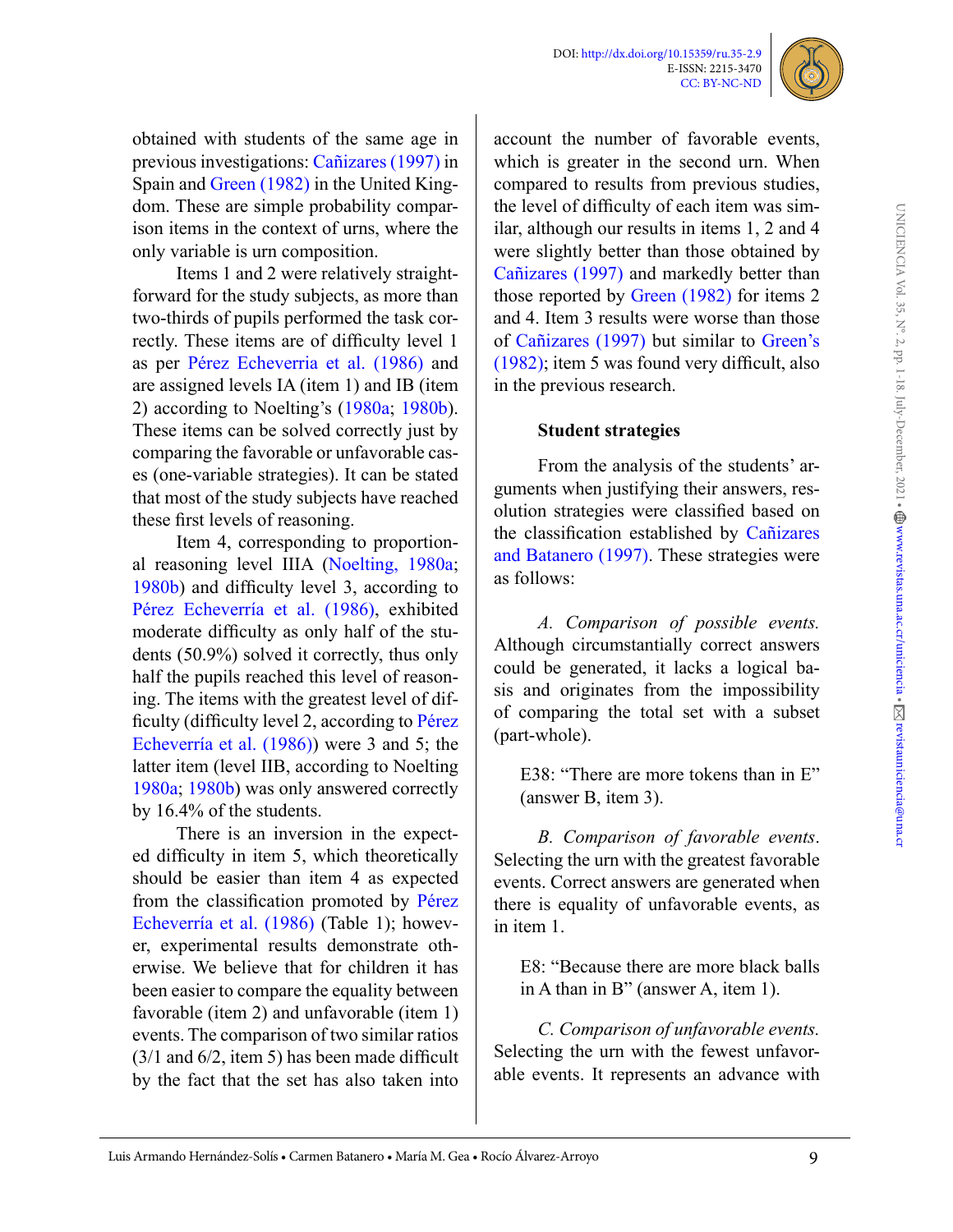

respect to strategy B, as it is recognized that the number of unfavorable events diminishes the probability of winning. Correct answers are generated when there is equality of favorable events, as in item 2.

E54: "Because there is one less white token than in the other urn" (answer A, item 2).

Although there is preference for the previous one-variable strategies, typical of the preoperational stage, other two-variable strategies were used.

*D. Additive comparison of favorable and unfavorable events*. It consists in comparing the difference between favorable and unfavorable events in both urns. In the example that follows, the difference would be zero.

E16: "Because both urns contain the same amount of white and black tokens" (answer C, item 3).

*E. Correspondence.* A criterion of proportionality is established in one fraction to be applied in the other. This type of reasoning is typical of a higher level of development and, according to [Piaget and Inhelder \(1951\),](#page-14-3) is associated with the formal operational period, although it could also appear during the concrete operational period in simpler cases of proportional composition of tokens between urns. Some examples are:

E7: "The same possibility because if we double Ex2, the same result as F is obtained" (answer C, item 3).

E14: "Because urn E contains the same number of black tokens as white tokens and the same for urn F" (answer C, item 3).

In the previously cited examples it is appreciated how pupils establish a criterion

of proportionality in one of the urns in order to apply it to the other; this is natural when the individual still lacks the knowledge to perform calculations using fractions. According to Noelting [\(1980a](#page-14-5); [1980b](#page-14-6)), this type of strategy is associated with stage IIA, where children internally relate the terms of the fraction, differentiating the concepts of ratio and quantity. The author makes the distinction between "within"- and "between"- type strategies to compare two fractions  $(a_1/b_1 \text{ vs } a_2/b_2)$ , so it is important to identify that E7 performs a "between" strategy, when comparing the terms of one fraction with those of another  $(a_1$  with  $a_2$  and  $b_1$  with  $b_2$ ), while E14 uses a "within" strategy, because the individual compares the terms within the same fraction to establish a ratio  $(a_1/b_1=1/1)$  and then compares it with the ratio in the other fraction  $(a_2/b_2 = 1/1)$ .

*F. Multiplicative (ratio comparison).* The number of favorable events is related to the number of possible events, that is, the *part to whole*, or also fractions formed by the number of favorable and unfavorable events, to later compare them by applying Laplace's rule. Few individuals in the study group use multiplicative strategies, which are undoubtedly the most elaborate and require mastery of calculation with fractions:

E14: "Because urn J has a third as many white tokens as there are black tokens and the same for urn K" (answer A, item 5).

E17: "Because urn H has half as many white tokens as there are black tokens and urn G has one third as many white tokens as there are black tokens" (answer B, item 4).

It can be seen that E14 establishes 1/3 as the fraction of white (unfavorable events) to black (favorable events) tokens and compares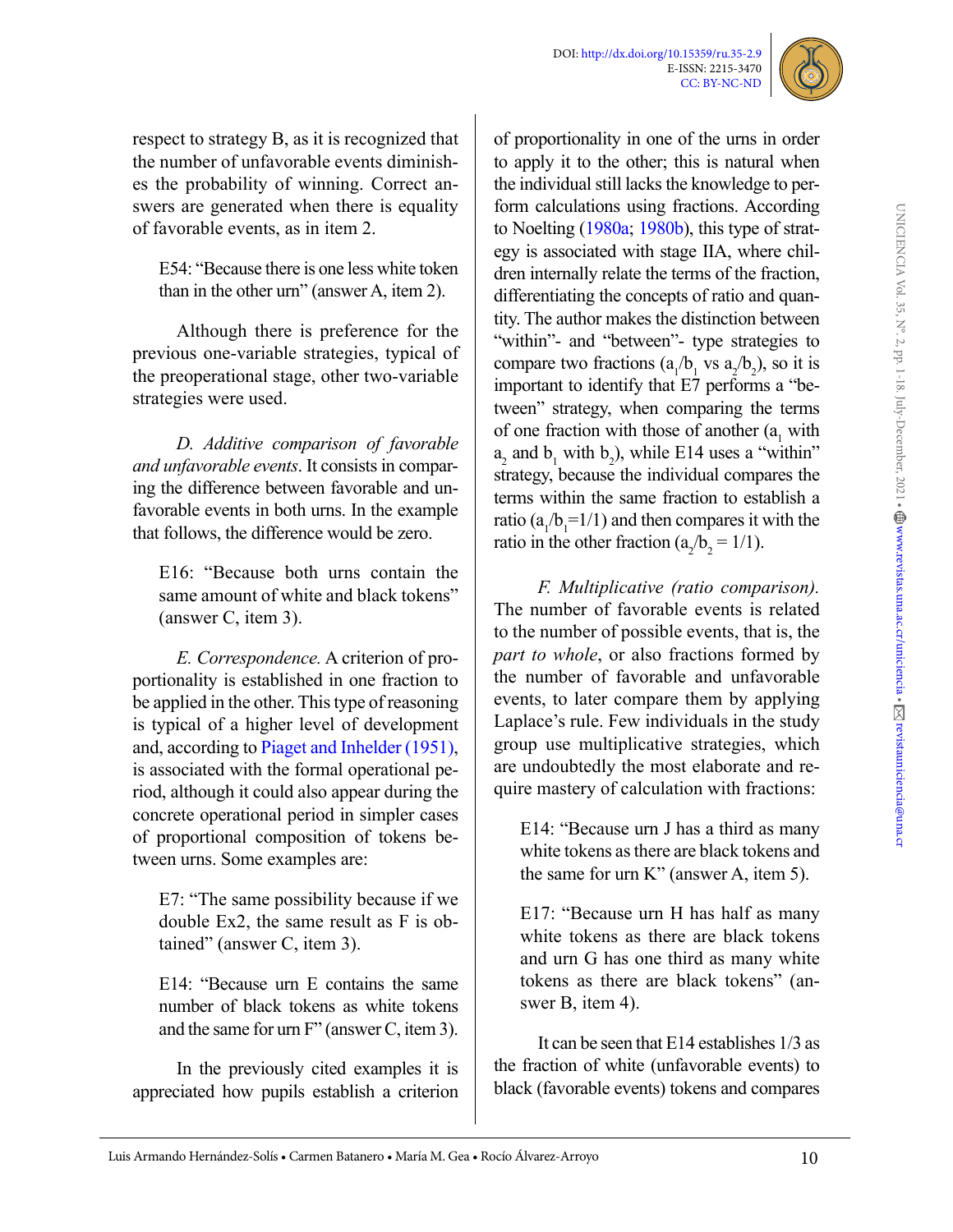

this value to that in the other urn. E17, in item 4, performs a comparison of fractions and relies on the graphical representation shown in Figure 1, setting favorable and unfavorable events to establish more clearly a "within" comparison through a "part-part" relation.



**Figure 1.** Graphic representation drawn by E17 in item 4 **Source:** present investigation.

*G. Equiprobability bias*. When all the events of a random experiment are considered as equiprobable it is known as "equiprobability bias" ([Lecoutre, 1992\)](#page-14-10).

E27: "Because both urns have the same probability of drawing a white token or a black token" (answer C, item 1).

E30: "Any token can be drawn" (answer C, in items 1, 2 and 3).

*H. Disposition of tokens.* There is a notable percentage of arguments associated with beliefs that relate the spatial arrangement of the tokens in the item's graphic representation with the probability of the event; also identified in Cañizares and Batanero (1997). This occurred in all items for different students:

E52: "It has the black token on all 8 sides" (answer A, item 1).

E39: "Because the black token is also at the top" (answer B, item 3).

E48: "Because the black ball is first and the black ball is much more likely to come out" (answer C, item 5).

*I. Other.* These strategies arise when individuals express arguments such as attribution to luck or the manner in which the token is drawn from the urn, as registered in the following example:

E32: "But the white token can also be drawn, since it all depends on how you hold your hand" (answer A, item 1).

Table 3 summarizes the strategies involved in the different items. In item 1, just over three-quarters of the individuals made justifications associated with relevant

| <b>Table 3.</b> Percentage distribution of adopted strategies per item (the correct strategies have |  |  |  |  |
|-----------------------------------------------------------------------------------------------------|--|--|--|--|
| been underlined).                                                                                   |  |  |  |  |

| <b>Strategy</b>                                            | <b>Items</b> |              |            |                         |            |
|------------------------------------------------------------|--------------|--------------|------------|-------------------------|------------|
|                                                            |              | $\mathbf{2}$ | 3          | $\overline{\mathbf{4}}$ | 5          |
| A. Comparison of possible events                           | 3.6          | 1.8          | 20.0       | 12.7                    | 10.9       |
| B. Comparison of favorable events                          | 72.7         | 21.8         | 12.7       | 23.6                    | 32.7       |
| C. Comparison of unfavorable events                        | 5.5          | 41.8         | 5.5        | 10.9                    | 12.7       |
| D. Additive comparison of favorable and unfavorable events | <u>5.5</u>   | 16.4         | 32.7       | 29.1                    | 23.6       |
| E. Correspondence                                          | 0.0          | 0.0          | <u>1.8</u> | <u>3.6</u>              | 7.3        |
| F. Multiplicative (ratio comparison)                       | <u>1.8</u>   | <u>1.8</u>   | <u>3.6</u> | <u>1.8</u>              | <u>1.8</u> |
| G. Equiprobability bias                                    | 3.6          | 1.8          | 1.8        | 0.0                     | 0.0        |
| H. Disposition of tokens                                   | 1.8          | 10.9         | 7.3        | 10.9                    | 7.3        |
| I. Others                                                  | 5.5          | 3.6          | 10.9       | 7.3                     | 3.6        |
| No response                                                | 0.0          | 0.0          | 3.6        | 0.0                     | 0.0        |

**Source**: present investigation.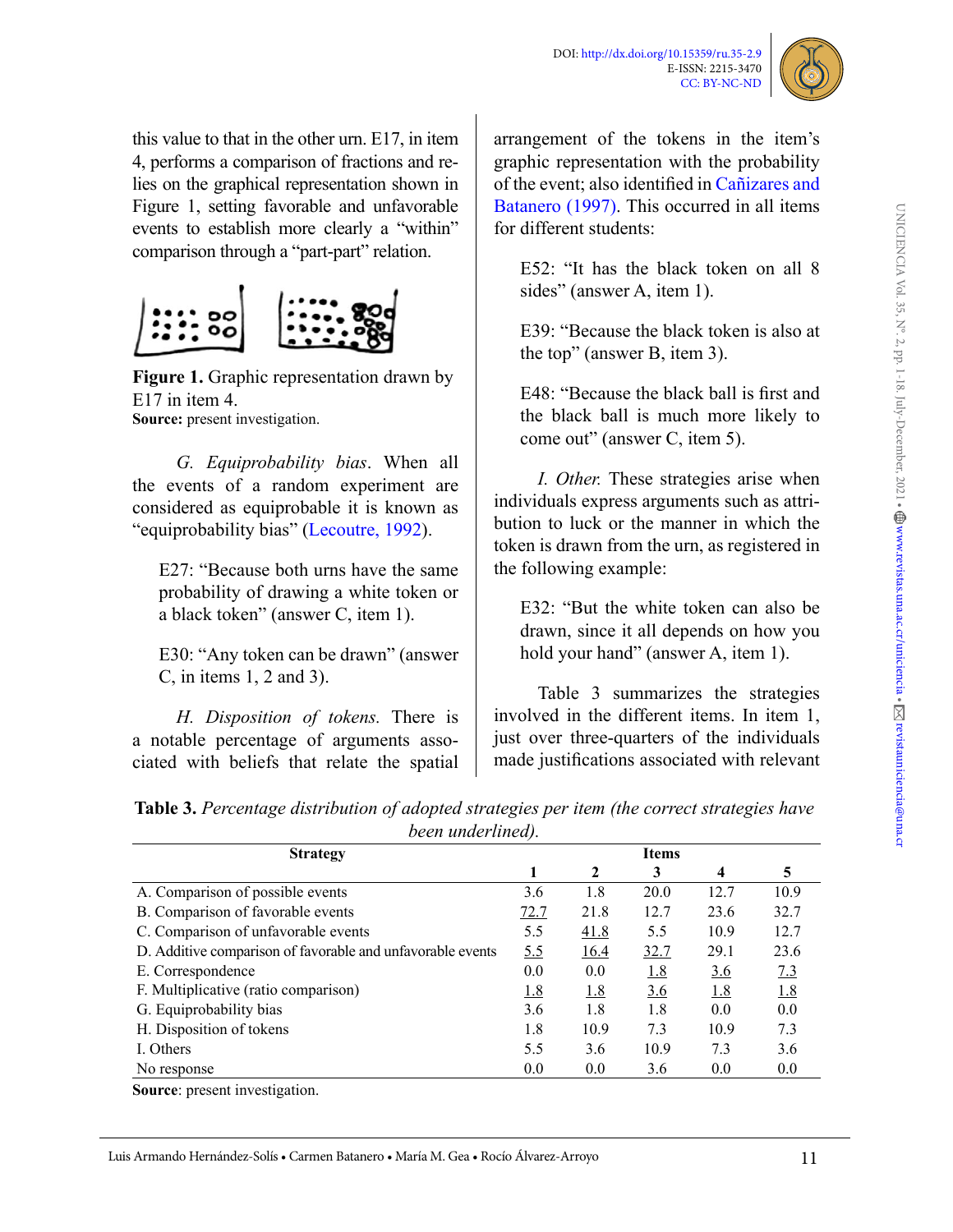

strategies, with strategy B being the most widely used (72.7%) due to the equality of unfavorable events. In Cañizares and Batanero (1997), approximately two thirds of same-age individuals used pertinent arguments and comparison of favorable events was also the most adopted strategy  $(48.6\%)$ , but higher in percentage of two-variable strategies (10.8%).

In item 2, 60% of students used pertinent strategies, where C was the most used (41.8%), which is natural due to the existence of the same number of favorable events. Cañizares and Batanero (1997) obtained a lower percentage of pertinent arguments (54.0%) of which approximately 40% compared the number of unfavorable events, as in our study.

For item 3, 38.1% of pertinent arguments were obtained, a little lower than the 48.6% obtained by Cañizares and Batanero (1997); and while our pupils focused on strategy D (32.7%), those of Cañizares and Batanero (1997) did so on E (43.2%), which requires a higher level of proportional reasoning.

In items 4 and 5, not even 10% of correct strategies were reached, and reasoning focused on one-variable strategies, in the comparison of favorable and unfavorable events, which is not appropriate, because the number of favorable or unfavorable events does not coincide. The same occurred with item 4 in Cañizares and Batanero (1997), where only 2.7% of pertinent strategies were obtained in children of the same age as in our study. It should be remembered that this item presents a higher level of proportional reasoning, corresponding to stage IIIA [\(Noelting, 1980a;](#page-14-5) [1980b](#page-14-6)). The results from Item 5 are not related to Cañizares and Batanero (1997) because they used a different item in their investigation.

# **CONCLUSIONS**

When analyzing the responses of children in the sample regarding the comparison of probabilities in the context of urns, we obtained similar results to those of other previous investigations involving children of the same age and carried out in a historical period where elementary probability content was absent from school curricula. It is true that, at the time of applying the questionnaire, our subject group had not yet received the probability content of their  $6<sup>th</sup>$  grade course, only the probability curricula from previous school grades. Although they had not studied the quantification of probabilities using Laplace's rule, this is not binding with the success in the items proposed in the questionnaire, since the use of such tool (Laplace's rule) is not necessary to establish the comparison of the requested probabilities, as was the case in previous reported investigations with students of the same age. On the other hand, students were not accustomed to comparing two different experiments as demanded by the proposed tasks, since they had previously only worked on events from the same experiment. Therefore, it would be important to expand our study to include a  $7<sup>th</sup>$  grade group, to ensure that they have performed similar probability comparison tasks and thus analyze the effect of the instruction.

However, our conjecture is that the greater difficulty of some items is due to the fact that only part of the individuals has reached the corresponding level of proportional reasoning in Noelting's classification (1980a; [1980b](#page-14-6)). In the 5<sup>th</sup> grade, Costa Rican children study proper and improper, homogeneous and heterogeneous fractions, and carry out activities to compare fractions, however, the context of probability is often not used to complete their study of fractions and make comparisons.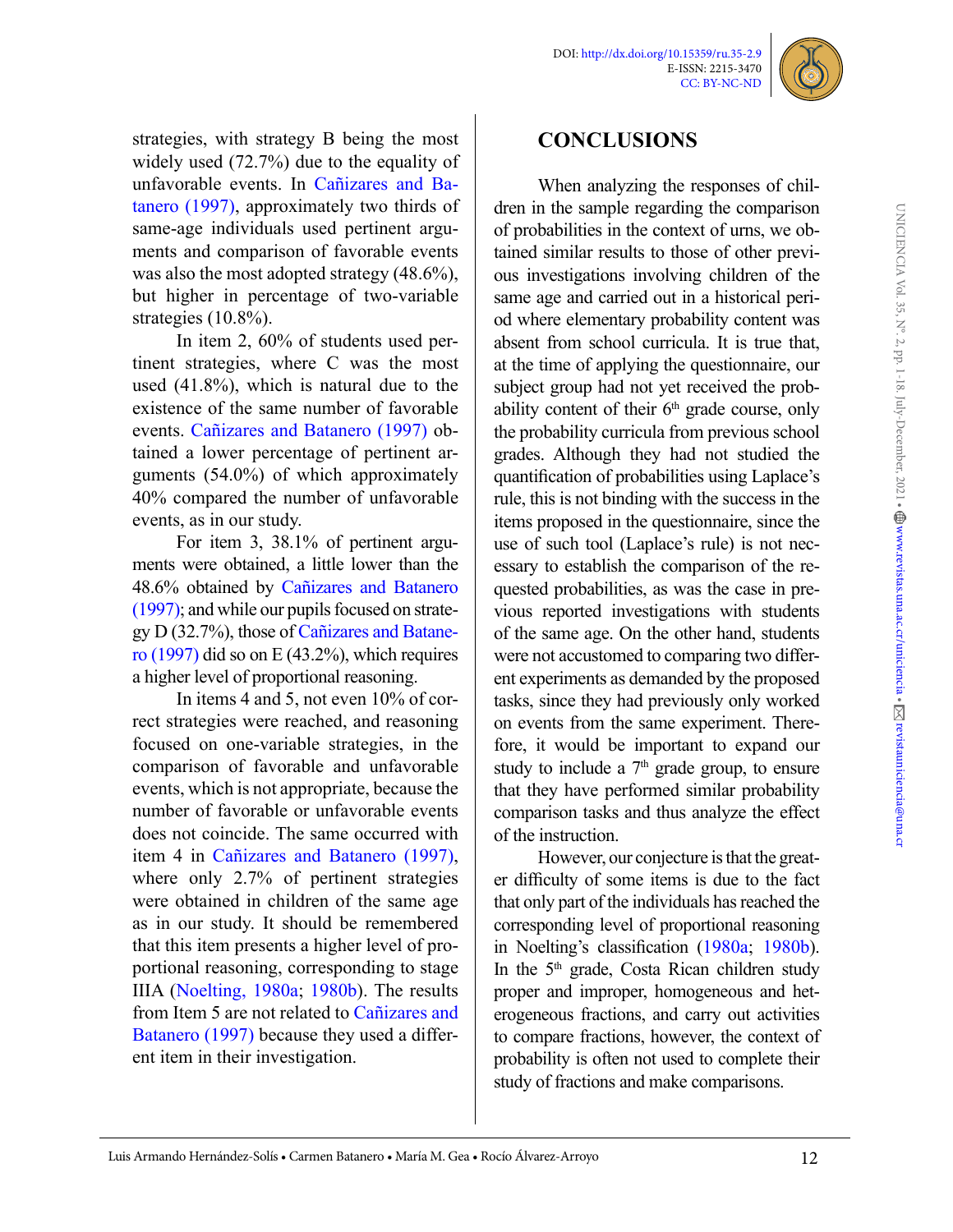

Our recommendation, then, is to complement the probability content taught in primary education with exercises similar to those disclosed in the items of the present questionnaire, where, first, students should only be presented with one-variable problems requiring first level (items 1 and 2) proportional reasoning. In addition, the study of fractions can be further complemented with "part-part"-type comparisons, as currently "part-whole" comparisons predominate and, also with the application of proportionality to probability comparison situational problems.

Although [Piaget and Inhelder \(1951\)](#page-14-3) point out that children compare possible events at first (strategy A), this strategy did not appear frequently in our study. We agree with Cañizares and Batanero (1997) who point out that in problems where favorable events are explicitly distinguishable from unfavorable events, students first compare favorable events (strategy B) prior to possible events, as there is an initial "part-part" perception. This is evidenced in all the items of our questionnaire (except item 3), where the percentages of strategy B were higher than those of strategy A. The above finding is clearly reflected in item 1, where almost three quarters of the individuals selected strategy B which only generates correct answers for this item.

It is important, however, that students move on to superior strategies in more elaborate problems. We think that this step is facilitated by exposing pupils to manipulative material, where they can recreate the situation presented, expose their initial beliefs and, with the help of the teachers, correct them through experience. According to Pratt (2000), there are many materials at our disposal that can serve as resources to support the construction of correct intuitions

about probability. This recommendation follows the principle that knowledge is actively constructed by the individual and not passively received from the surroundings [\(Piaget and Inhelder, 1951\),](#page-14-3) hence the importance of promoting the active teaching of children in the field of probability.

Our study is limited, due to the size of the sample and its intentional nature, so our purpose is to expand it in order to obtain more generalizable conclusions. However, despite these limitations, we believe that the information obtained can contribute to the training of educators involved in the teaching of this subject.

As pointed out by Alpízar et al. (2012) and Alpízar, Chavarría and Oviedo (2015), a portion of primary school teachers manifest insecurity when teaching probability either due to their weak didactic training in probability or complete lack of teaching experience on the topic. Therefore, we highlight the value of the information gathered by the present investigation, and more so in the context of curricular implementation currently experienced in Costa Rica.

The benefits spanning from the present investigation are multiple: it will assist in the development of educator training processes and teaching courses, it supports reflection on the cognitive demands of the tasks imposed upon young-age pupils, their ways of reasoning, possible biases and how such elements can guide educational planning.

## **ACKNOWLEDGMENTS**

This investigation was prepared within the framework research project: PID2019- 105601GB-I00 / AEI / 10.13039/501100011033 and Research Group FQM-126 (Regional Government of Andalusia).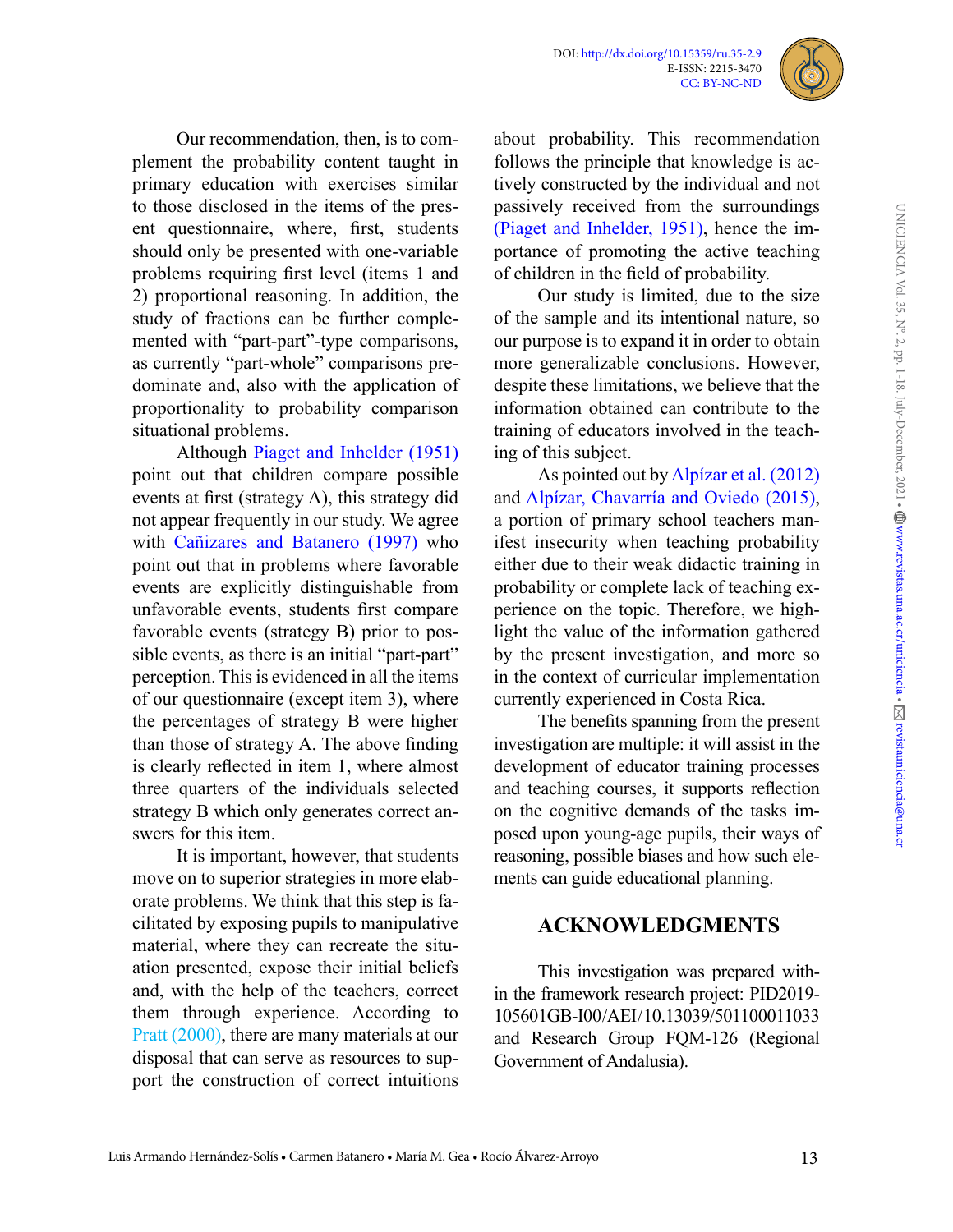

# **DECLARATION OF THE CONTRIBUTION OF THE AUTHORS**

The percentage distribution regarding the contribution for the conceptualization, preparation and correction of the present article is disclosed as follows: L.H. 50%, C.B. 20%, M.G. 20%, RA 10%.

# **DECLARATION OF AVAILABILITY OF DATA**

Data supporting the results of this study will be made available by author L.H. upon reasonable request.

## **REFERENCES**

- Alpízar, M., Barrantes, J., Bolaños, H., Céspedes, M., Delgado, E., Freer, D., Padilla, E. y Víquez, M. (2012). Aspectos relevantes sobre la formación docente en I y II ciclos en los temas probabilidad y estadística. *EDUCARE*, *16*(2), 113-129.<https://doi.org/10.15359/ree.16-2.7>
- Alpízar, M., Chavarría, L. y Oviedo, K. (2015). Percepción de un grupo de docentes de I y II ciclo de educación general básica de escuelas públicas de Heredia sobre los temas de estadística y probabilidad. *Actualidades Investigativas en Educación, 15*(1), 1-23.
- <span id="page-13-0"></span>Batanero, C. (2006). Razonamiento probabilístico en la vida cotidiana: Un desafío educativo. En P. Flores & J. Lupiáñez (Eds.), *Investigación en el aula de matemáticas. Estadística y Azar*, 1-17. Granada: Sociedad de Educación Matemática Thales. CD ROM.
- <span id="page-13-4"></span>Behr, M. J., Harel, G., Post, T. R. y Lesh, R. (1992). Rational number, ratio, and proportion. En D. D. A. Grows (Ed.), *Handbook of research in mathematics teaching and learning* (pp. 296- 333). Macmillan.
- <span id="page-13-5"></span>Ben-Chaim, D., Keret, Y. e Ilany, B. S. (2012). *Ratio and proportion: Research and teaching in mathematics teachers' education*. Sense Publisher. [https://doi.org/10.1007/978-94-6091-784-4\\_2](https://doi.org/10.1007/978-94-6091-784-4_2)
- <span id="page-13-10"></span>Bisquerra, R. (1989). *Métodos de investigación educativa*. P.P.U.
- <span id="page-13-2"></span>Borovcnik, M. (2011). Strengthening the role of probability within statistics curricula. En C. Batanero, G. Burrill y C. Reading (Eds.), *Teaching Statistics in School Mathematics-Challenges for Teaching and Teacher Education* (pp. 71-83). Dordrecht. [https://doi.](https://doi.org/10.1007/978-94-007-1131-0_11) [org/10.1007/978-94-007-1131-0\\_11](https://doi.org/10.1007/978-94-007-1131-0_11)
- Cañizares, M. J. (1997). *Influencia del razonamiento proporcional y combinatorio y de creencias subjetivas en las intuiciones probabilísticas primarias* [Tesis Doctoral]. Universidad de Granada, España.
- Cañizares, M. J. y Batanero, C. (1997). Influencia del razonamiento proporcional y de las creencias subjetivas en la comparación de probabilidades. *UNO, 14*, 99-114.
- Cerrón, W. (2019). La investigación cualitativa en educación. *Horizonte de la Ciencia, 9*(17), 1-8. [https://doi.org/10.26490/uncp.](https://doi.org/10.26490/uncp.horizonteciencia.2019.17.510) [horizonteciencia.2019.17.510](https://doi.org/10.26490/uncp.horizonteciencia.2019.17.510)
- <span id="page-13-7"></span>Falk, R., Falk, R. y Levin, I. (1980). A potential for learning probability in young children. *Educational Studies in Mathematics*, 11, 181- 204[. https://doi.org/10.1007/BF00304355]( https://doi.org/10.1007/BF00304355)
- <span id="page-13-11"></span>Fischbein, E. y Gazit, A. (1984). Does the teaching of probability improve probabilistic intuitions? *Educational Studies in Mathematics*, *15*(1), 1-24.<https://doi.org/10.1007/BF00380436>
- <span id="page-13-1"></span>Gal, I. (2005). Towards "probability literacy" for all citizens: Building blocks and instructional dilemmas. In G. A. Jones (Ed.), *Exploring probability in school* (pp. 39- 63). Springer, Boston, MA. [https://doi.](https://doi.org/10.1007/0-387-24530-8_3) [org/10.1007/0-387-24530-8\\_3](https://doi.org/10.1007/0-387-24530-8_3)
- <span id="page-13-9"></span>Gil, J., León, J. y Morales, M. (2017). Los paradigmas de investigación educativa, desde una perspectiva crítica. *Conrado, 13*(58), 72-74.
- <span id="page-13-8"></span>Green, D. R. (1982). *Probability concepts in school pupils aged 11-16 years* [Tesis doctoral]. University of Loughborough, Reino Unido.
- <span id="page-13-6"></span>Jones, G., Langrall, C. y Mooney, E. (2007). Research in probability: Responding to classroom realities. En F. Lester (Ed.), *Second handbook of research on mathematics teaching and learning* (Vol. 2, pp. 909-955). Information Age Publishing y NCTM.
- <span id="page-13-3"></span>Karplus, R., Pulos, S. y Stage, E. (1983). Early adolescents proportional reasoning on "rate" problems. *Educational Studies in Mathematics,* 14, 219-233.<https://doi.org/10.1007/BF00410539>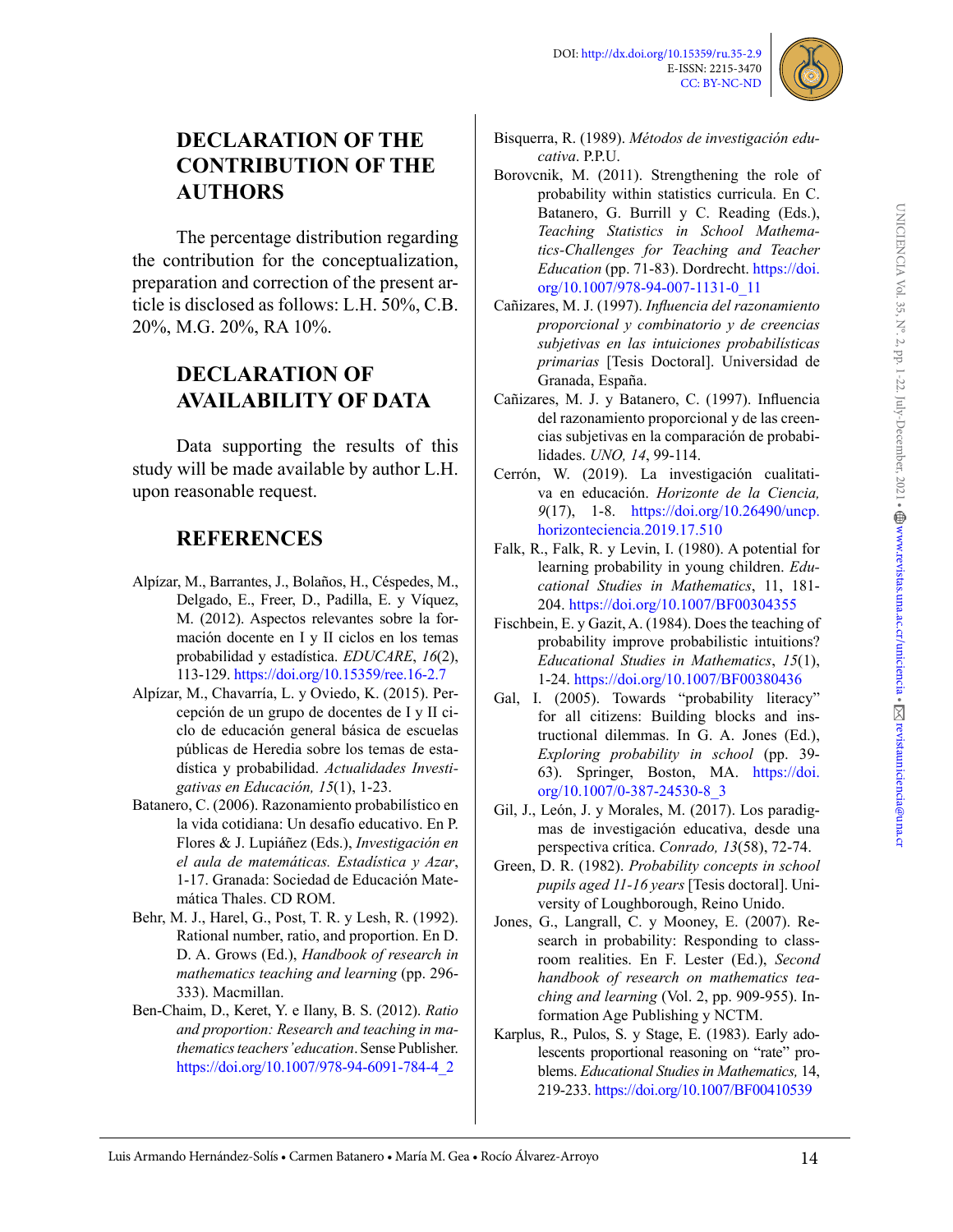

- <span id="page-14-9"></span>Krippendorff, K. (2013). *Content analysis: An introduction to its methodology.* SAGE.
- <span id="page-14-7"></span>Langrall, C. W. y Mooney, E. S. (2005). Characteristics of elementary school students' probabilistic thinking. En G. A. Jones, (Ed.), *Exploring probability in school. Challenges for teaching and learning* (pp. 95-119). Dordrech, Holanda. [https://doi.org/10.1007/0-387-24530-8\\_5](https://doi.org/10.1007/0-387-24530-8_5)
- <span id="page-14-10"></span>Lecoutre, M. P. (1992). Cognitive models and problem spaces in "purely random" situations. *Educational Studies in Mathematics*, 23, 557- 568.<https://doi.org/10.1007/BF00540060>
- <span id="page-14-0"></span>MECD (2014). *Real Decreto 126/2014, de 28 de febrero, por el que se establece el currículo básico de la Educación Primaria*. Madrid: Autor.
- <span id="page-14-2"></span>Ministerio de Educación Pública (MEP). (2012). *Programas de Estudio de Matemáticas. I, II y III Ciclos de la Educación General Básica y Ciclo Diversificado*. Autor.
- <span id="page-14-1"></span>National Council of Teachers of Mathematics (NCTM) (2000). *Principles and standards for school mathematics*. The Council.
- <span id="page-14-5"></span>Noelting, G. (1980a). The development of proportional reasoning and the ratio concept. Part I - Differentiation of stages. *Educational Studies in Mathematics*, *11*(2), 217-253. [https://doi.](https://doi.org/10.1007/BF00304357) [org/10.1007/BF00304357](https://doi.org/10.1007/BF00304357)
- <span id="page-14-6"></span>Noelting, G. (1980b). The development of proportional reasoning and the ratio concept. Part II - problem-structure at successive stages; problem-solving strategies and the mechanism of adaptive restructuring. *Educational Studies in Mathematics*, *11*(3), 331-363. [https://doi.](https://doi.org/10.1007/BF00697744) [org/10.1007/BF00697744](https://doi.org/10.1007/BF00697744)
- Pérez Echeverría, M. P., Carretero, M. y Pozo, J. I. (1986). Los adolescentes ante las matemáticas: Proporción y probabilidad. *Cuadernos de Pedagogía,* 133, 9-13.
- <span id="page-14-4"></span>Piaget, J. (1975). *Psicología de la inteligencia*. Buenos Aires: Psique.
- <span id="page-14-3"></span>Piaget, J. e Inhelder, B. (1951). *La genése de l'idée de hasard chez l'enfant*. Presses Universitaires de France.
- Pratt, D. (2000). Making sense of the total of two dice. *Journal for Research in Mathematics Education*, *31*(5), 602-625. [https://doi.](https://doi.org/10.2307/749889) [org/10.2307/749889](https://doi.org/10.2307/749889)
- <span id="page-14-8"></span>Truran, J. (1994). Examination of a relationship between children's estimation of probabilities and their understanding of proportion. En J. P. Ponte y J. F. Matos (Eds.), *Proceedings of the XVIII PME* (pp. 337-344). Universidad de Lisboa.

UNICIENCIA Vol. 35, N°. 2, pp. 1-18. July-December, 2021 • www.revistas.una.ac.cr/uniciencia • [revistauniciencia@una.cr](mailto:revistauniciencia%40una.cr?subject=)



Comparing probabilities in urns: A study with primary school students (Luis Armando Hernández-Solís • Carmen Batanero • María M. Gea • Rocío Álvarez-Arroyo) Uniciencia is protected by Attribution-NonCommercial-NoDerivs 3.0 Unported (CC BY-NC-ND 3.0)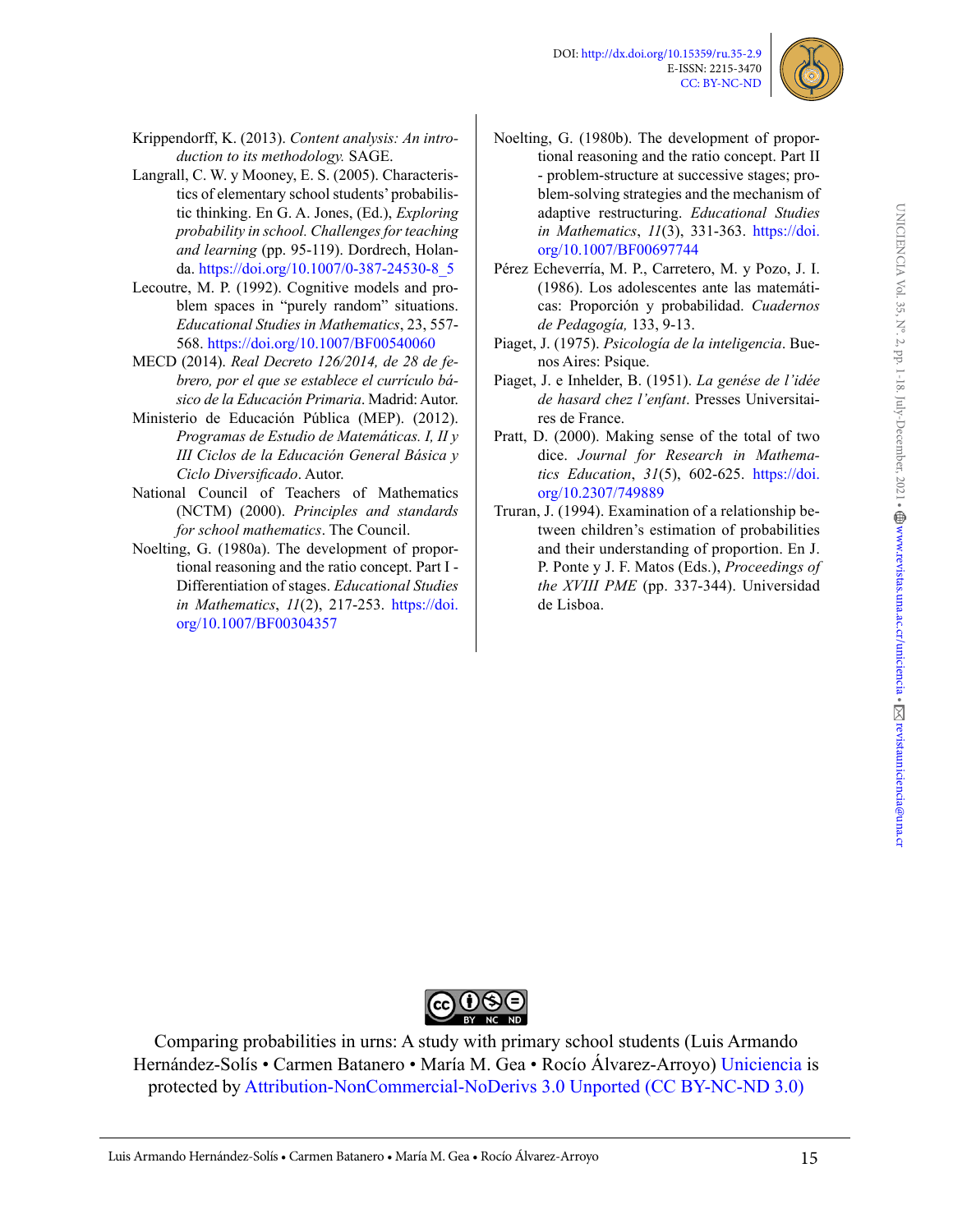

## **ANNEX: QUESTIONNAIRE**

**Item 1a:** 3 black tokens and 1 white token are placed inside urn A. Urn B contains 2 black tokens and 1 white token. (Look at the drawing):



If you have to draw a black token to win a prize, without looking inside the urn, which urn would you choose to draw from? Indicate the correct answer:

- (A) Urn A provides a greater chance of drawing a black token.
- (B) Urn B provides a greater chance of drawing a black token.
- (C) Both urns provide the same possibility.
- (D) I don't know.

#### **Item 1b:** Why?

**Item 2a:** Two other urns have inside some black tokens and some white tokens (Look at the drawing):



- Urn C: 5 black and 2 white.
- Urn D: 5 black and 3 white.

From which urn (C or D) is it more likely to draw a black token? Or, on the contrary, do both give the same possibility?

- $(A)$  Urn C.
- (B) Urn D.
- (C) The same possibility.
- (D) I don't know.

**Item 2b:** Why?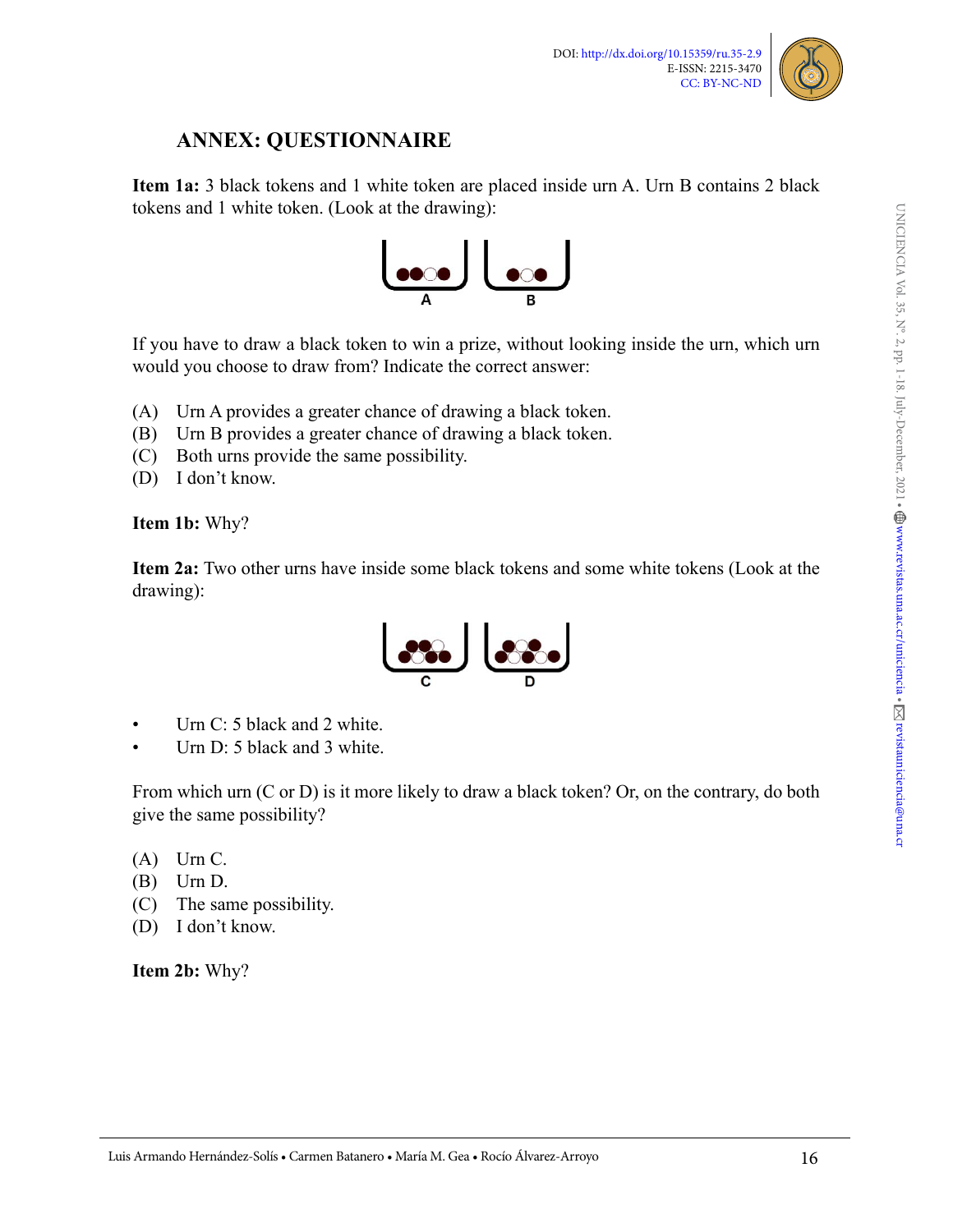

**Item 3a:** Two other different urns also have black and white tokens (Look at the drawing):



- Urn E: 2 black and 2 white.
- Urn F: 4 black and 4 white.

Which urn provides the best chance of drawing a black token?

- $(A)$  Urn E.
- (B) Urn F.
- (C) The same possibility.
- (D) I don't know.

**Item 3b:** Why?

**Item 4a:** Two other different urns have black and white tokens (Look at the drawing):



- Urn G: 12 black and 4 white.
- Urn H: 20 black and 10 white.

Which urn provides the best chance to draw a black token?

- (A) The same possibility.
- (B) Urn G.
- (C) Urn H.
- (D) I don't know.

**Item 4b:** Why?